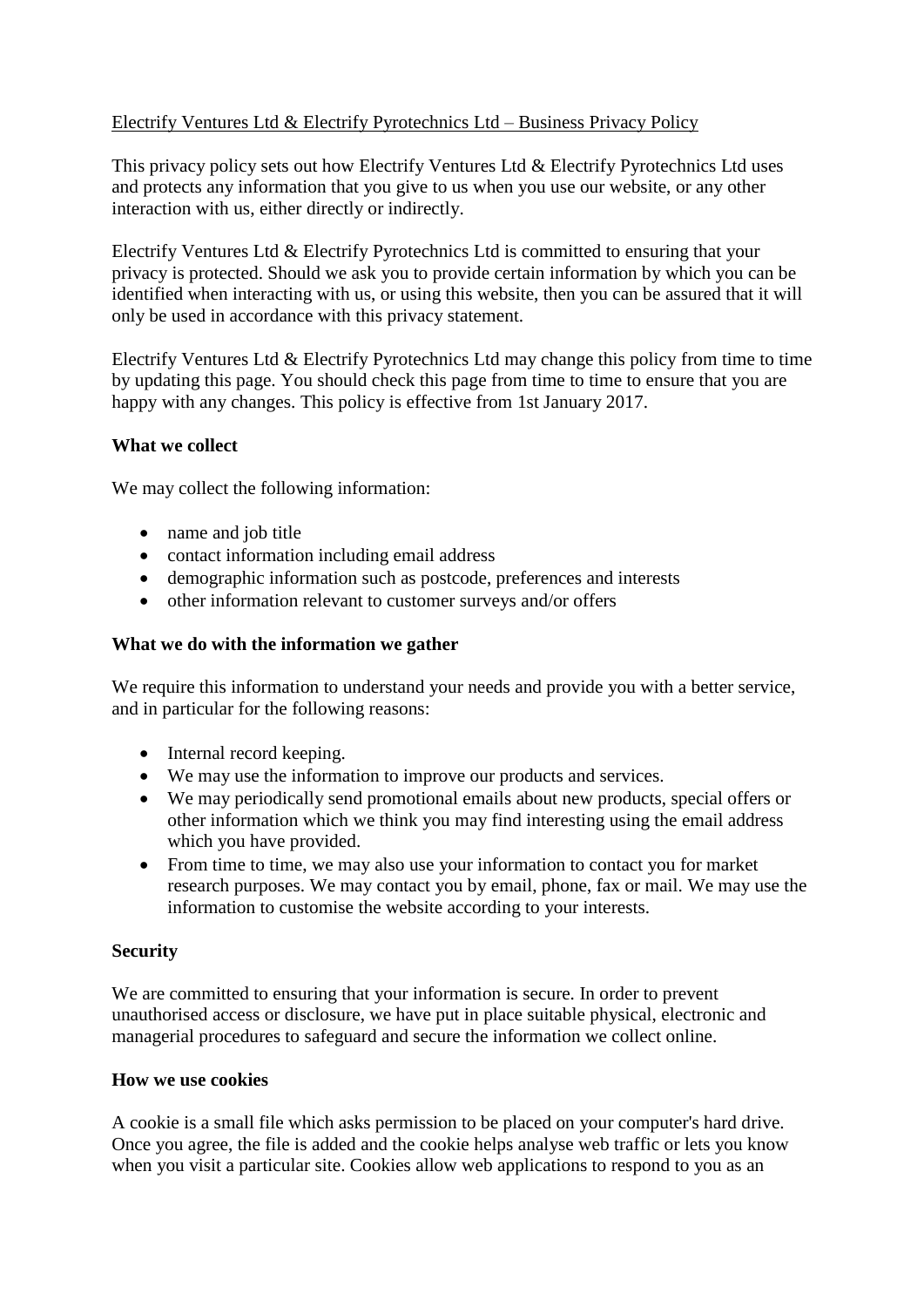individual. The web application can tailor its operations to your needs, likes and dislikes by gathering and remembering information about your preferences.

We use traffic log cookies to identify which pages are being used. This helps us analyse data about web page traffic and improve our website in order to tailor it to customer needs. We only use this information for statistical analysis purposes and then the data is removed from the system.

Overall, cookies help us provide you with a better website, by enabling us to monitor which pages you find useful and which you do not. A cookie in no way gives us access to your computer or any information about you, other than the data you choose to share with us.

You can choose to accept or decline cookies. Most web browsers automatically accept cookies, but you can usually modify your browser setting to decline cookies if you prefer. This may prevent you from taking full advantage of the website.

### **Links to other websites**

Our website may contain links to other websites of interest. However, once you have used these links to leave our site, you should note that we do not have any control over that other website. Therefore, we cannot be responsible for the protection and privacy of any information which you provide whilst visiting such sites and such sites are not governed by this privacy statement. You should exercise caution and look at the privacy statement applicable to the website in question.

#### **Social Media & Sharing**

We collect your public profile data only from your consent that you grant before initiating Social Login, from the social network used to login at our website. This data includes your first name, last name, email address, link to your social media profile, unique identifier, link to social profile avatar. This data is used to create your user profile at our website. You can revoke this consent at any time by sending us an email.

We may embed a Facebook widget to allow you to see number of likes/shares/recommends and "like/share/recommend" our webpages. This widget may collect your IP address, your web browser User Agent, store and retrieve cookies on your browser, embed additional tracking, and monitor your interaction with the widget, including correlating your Facebook account with whatever action you take within the widget (such as "liking/sharing/recommending" our webpage), if you are logged in to Facebook. For more information about how this data may be used, please see Facebook's data privacy policy: *<https://www.facebook.com/about/privacy/update>*

We may use a Twitter Tweet widget at our website. As a result, our website makes requests to Twitter's servers for you to be able to tweet our webpages using your Twitter account. These requests make your IP address visible to Twitter, who may use it in accordance with their data privacy policy: *<https://twitter.com/en/privacy#update>*

We may use a GooglePlus widget at our website. As a result, our website makes requests to Google's servers for you to be able to share our webpages using your GooglePlus account.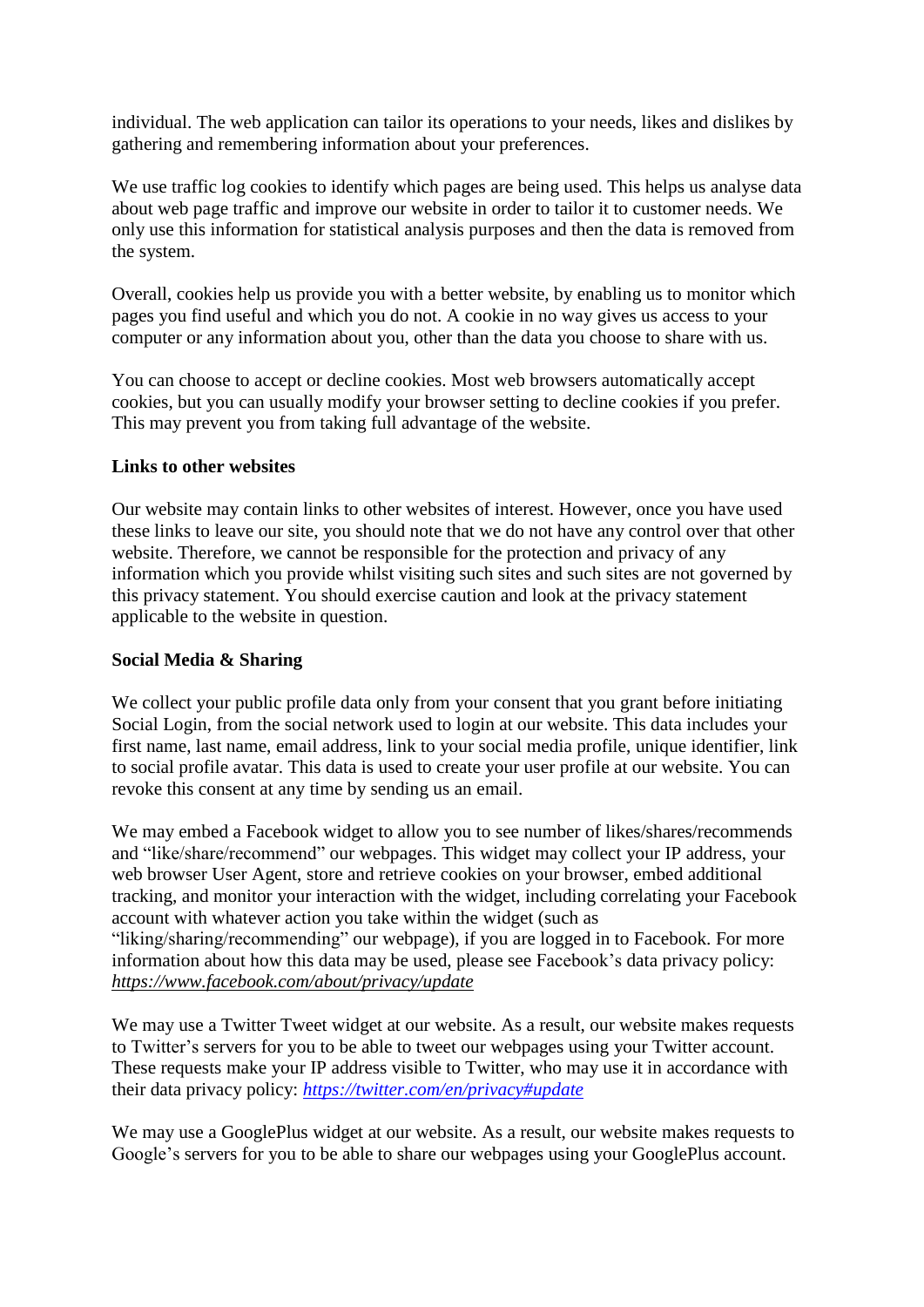These requests make your IP address visible to Google, who may use it in accordance with their data privacy policy: *<https://policies.google.com/privacy>*

We may use a Linkedin Share widget at our website to allow you to share our webpages on Linkedin. These requests may track your IP address in accordance with their data privacy policy: *<https://www.linkedin.com/legal/privacy-policy>*

We may use Pinterest Save widget at our website to allow you to pin images to Pinterest from our webpages. These requests may track your IP address in accordance with their data privacy policy: *<https://policy.pinterest.com/en/privacy-policy>*

We may use Buffer widget at our website to allow you to add our webpages to your Buffer account, which collects log data from your browser. This Log Data may include information such as your IP address, browser type or the domain at which you are interacting with the widget, in accordance with their privacy policy: *<https://buffer.com/privacy>*

We may use Xing Share widget at our website to allow you to share our webpages on Xing and this let Xing collate data about you automatically by means of tracking, in accordance with their privacy policy: *<https://privacy.xing.com/en/privacy-policy>*

We may use Reddit Badge widget at our website which may log information when you interact with the widget. This may include your IP address, user-agent string, browser type, operating system, referral URLs, device information (e.g., device IDs), pages visited, links clicked, user interactions (e.g., voting data), the requested URL and hardware settings, in accordance with their privacy policy: *<https://www.redditinc.com/policies/privacy-policy>*

We may use StumbleUpon Badge widget at our website which may log information when you interact with the widget. Log Data is a form of Non-Identifying Information, in accordance with their privacy policy: *http://www.stumbleupon.com/privacy*

# **Payment Information**

When you purchase products or services from Electrify Pyrotechnics Ltd & Electrify Ventures Ltd, we request your billing information so we can fulfill your request. We use your billing information only to send you the items you ordered. Payment information is never retained following this transaction.

# **Controlling your personal information**

You may choose to restrict the collection or use of your personal information in the following ways:

- whenever you are asked to fill in a form on the website, we will ask you if you are happy for us to use your information for marketing purposes. If you would like to opt in to marketing then please tick this box, otherwise we will not contact you for marketing purposes.
- Where we ask for your permission to send marketing material to you, we will also ask you by which methods you prefer. This may be, but not limited to, Email, SMS, phone or post.